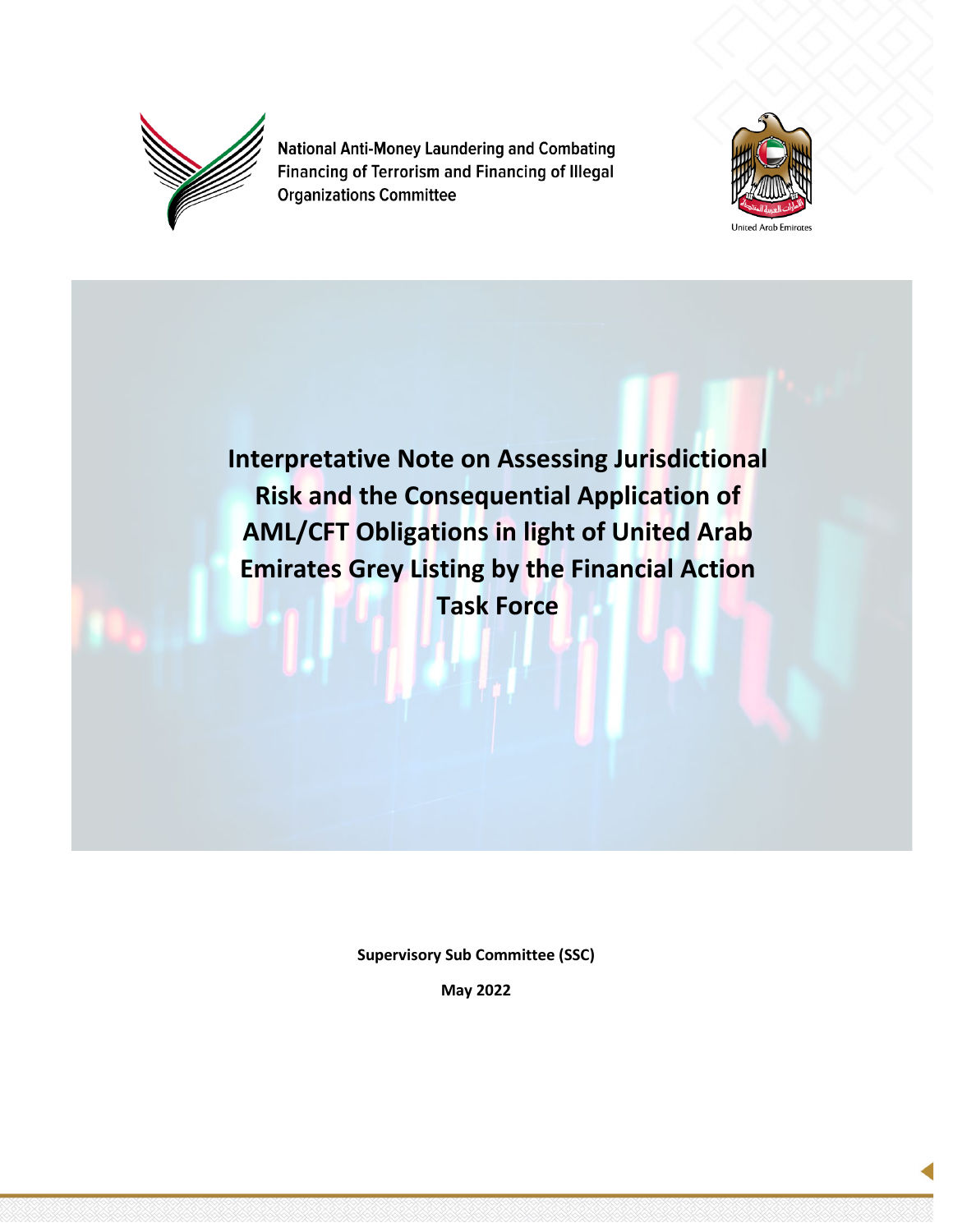On 4 March 2022, the Financial Action Task Force ("FATF") placed the United Arab Emirates ("UAE") under increased monitoring to ensure that the UAE improves specific areas that require further enhancements in its anti-money laundering and countering the financing of terrorism ("AML/CFT") regime. The FATF has recognized since the adoption of the UAE's Mutual Evaluation Report ("MER") in 2020, the UAE has made significant progress across the MER's recommended actions to improve its system. This included creating AML/CFT coordination committees, establishing an effective system to implement targeted financial sanctions without delay, improving the ability to confiscate criminal proceeds, and cooperation efforts.

The Supervisory Sub-Committee ("SSC") in the UAE is issuing a joint guidance in the following Interpretative Note, which emphasizes the adherence to the AML/CFT obligations in view of FATF placing the UAE on the list of jurisdictions under increased monitoring..

This Joint Guidance is issued pursuant to the Decree Federal Law No. (20) of 2018 on Anti-Money Laundering (AML) and Combating the Financing of Terrorism (CFT) and Illegal Organisations; as amended by Decree Federal Law No. 26 of 2021, and the powers vested, respectively, in:

- (i) The Central Bank of the UAE under the Central Bank Law, Decretal Federal Law No. (14) of 2018 Regarding the Central Bank & Organization of Financial Institutions and Activities ("Central Bank Law");
- (ii) The Dubai Financial Services Authority pursuant to the Regulatory Law DIFC Law No. (1) of 2004 concerning Dubai International Financial Centre;
- (iii) The Financial Services Regulatory Authority pursuant to Law No. (4) of 2013 concerning Abu Dhabi Global Market;
- (iv) The Securities and Commodities Authority under Federal Law No. (4) of 2000 concerning the Emirates Securities and Commodities Authority and Market; and
- (v) Ministry of Justice and Ministry of Economy, both pursuant to Federal Law No. (1) of 1972 on the Jurisdictions of the Ministries and the Competence of the Ministers, including amendments thereto.
- (vi) Law No. 4 of 2022 Regulating Virtual Assets in the Emirate of Dubai.

All Financial Institutions ("FIs") ,Designated Non-Financial Business and Professions ("DNFBPs") and Virtual Asset Service Providers ("VASPs") are required to verify and review updates issued by the FATF and the National Anti-Money Laundering and Combatting Financing of Terrorism and Financing of Illegal Organizations Committee (as amended and current at that time) regularly, and shall take such into account when establishing and implementing countermeasure and/or enhanced due diligence measures as appropriate and proportionate to the level of risks. All FIs, DNFBPs and VASPs are to re-evaluate the implementation of due diligence measures in consistency with the degree of risks, in respect of countries added or removed from those lists by FATF.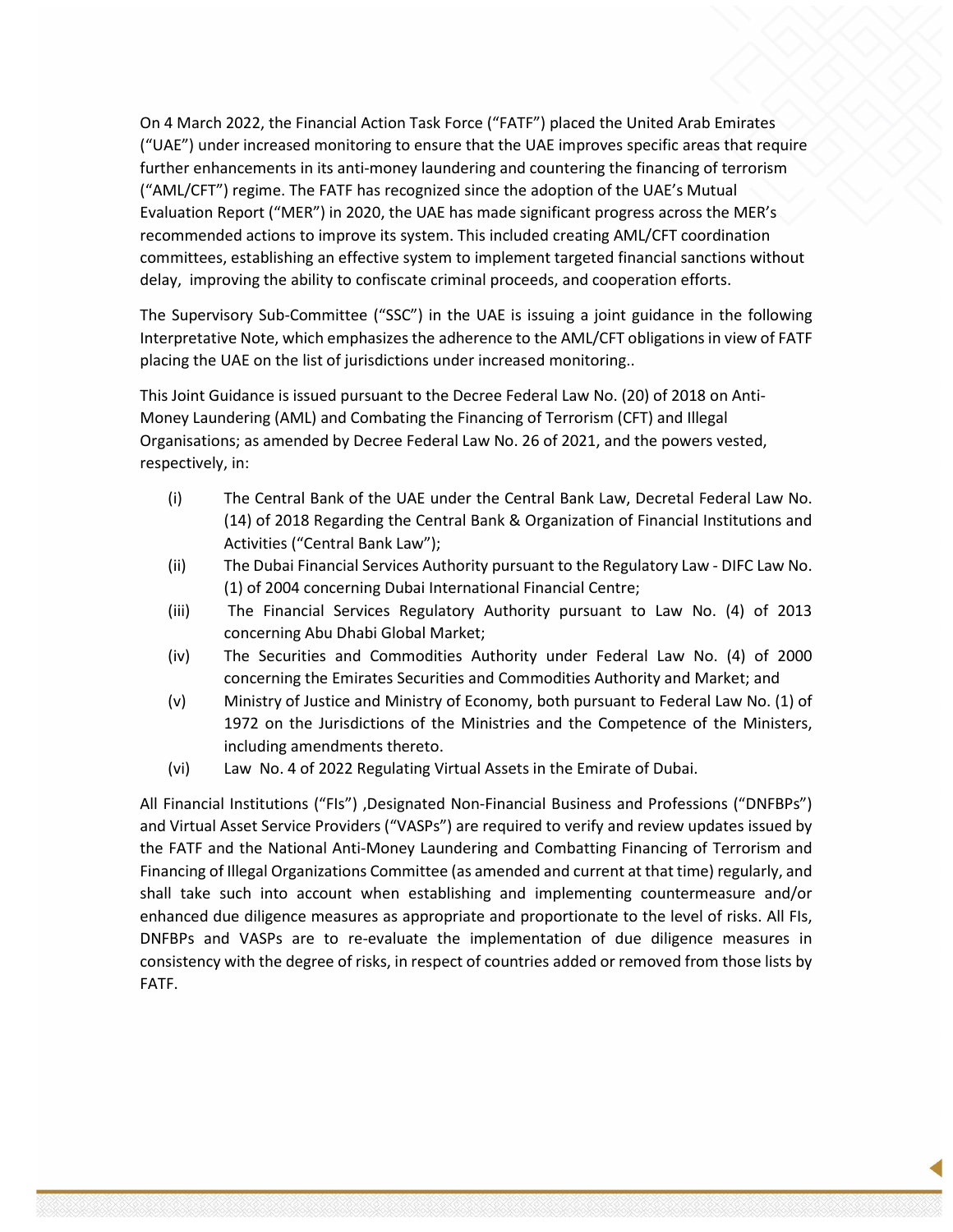Although FIs, DNFBPs and VASPs are required to assess the reputational risk of a jurisdiction to better assess the risks they are exposed to, this obligation is not necessarily to be interpreted as being also applicable to UAE natural or legal persons, or residential clients in the UAE. Nonetheless, the application of Enhanced Due Diligence (EDD) measures can still be applied as a result of home jurisdiction requirements, and as well as the risk-tolerance and appetite of a given FI, DNFBP and VASP.

It is imperative to note that this development does not need to be considered as a trigger to revise the Financial Crime Risk Assessments or Customer Risk Assessments. Due diligence measures taken by FIs, DNFBPs and VASPs shall in all cases be (i) proportionate to the risks posed from business relationships/ transactions with natural or legal persons from such jurisdictions and (ii) be effective to minimize such risks. The measures taken may require the application of enhanced customer due diligence depending on the circumstances referred to in Article (4) of the Cabinet Decision No 24 of 2022, on Anti-Money Laundering and Combating the Financing of Terrorism and Illgeal Organisations.

FIs, DNFBPs and VASPs may continue to place reliance on other UAE natural or legal persons, and may equally continue to apply simplified Customer Due Dilgence on UAE or resident customers in situations where lower risks of ML/TF are present.

If any further concerns arise or assistance is required, FIs, DNFBPs and VASPs should contact their respective Supervisory Authority.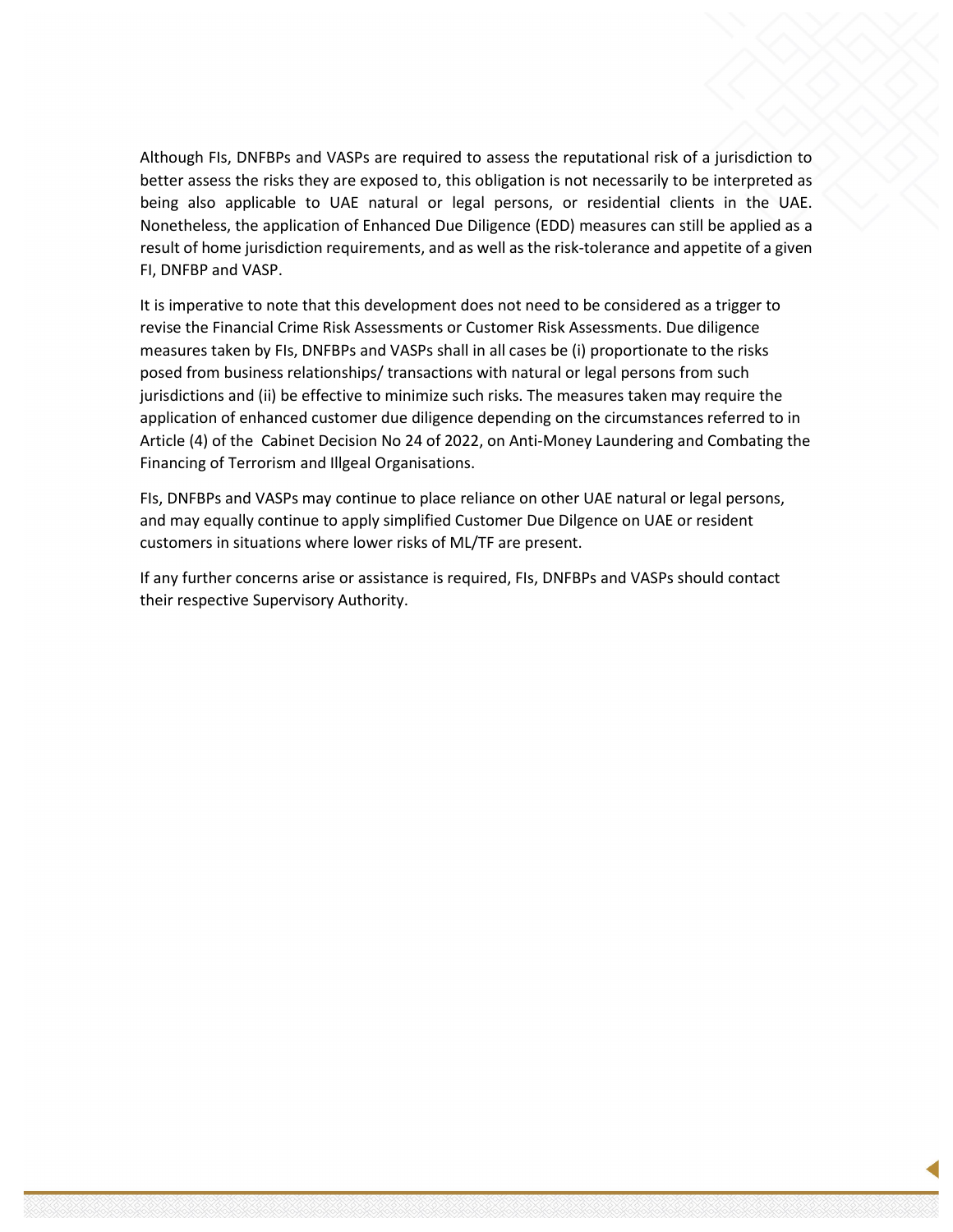

اللجنة الوطنية لمواجهة غسل الأموال ومكافحة تمويل الإرهاب وتمويـل التنظيمات غير المشروعة

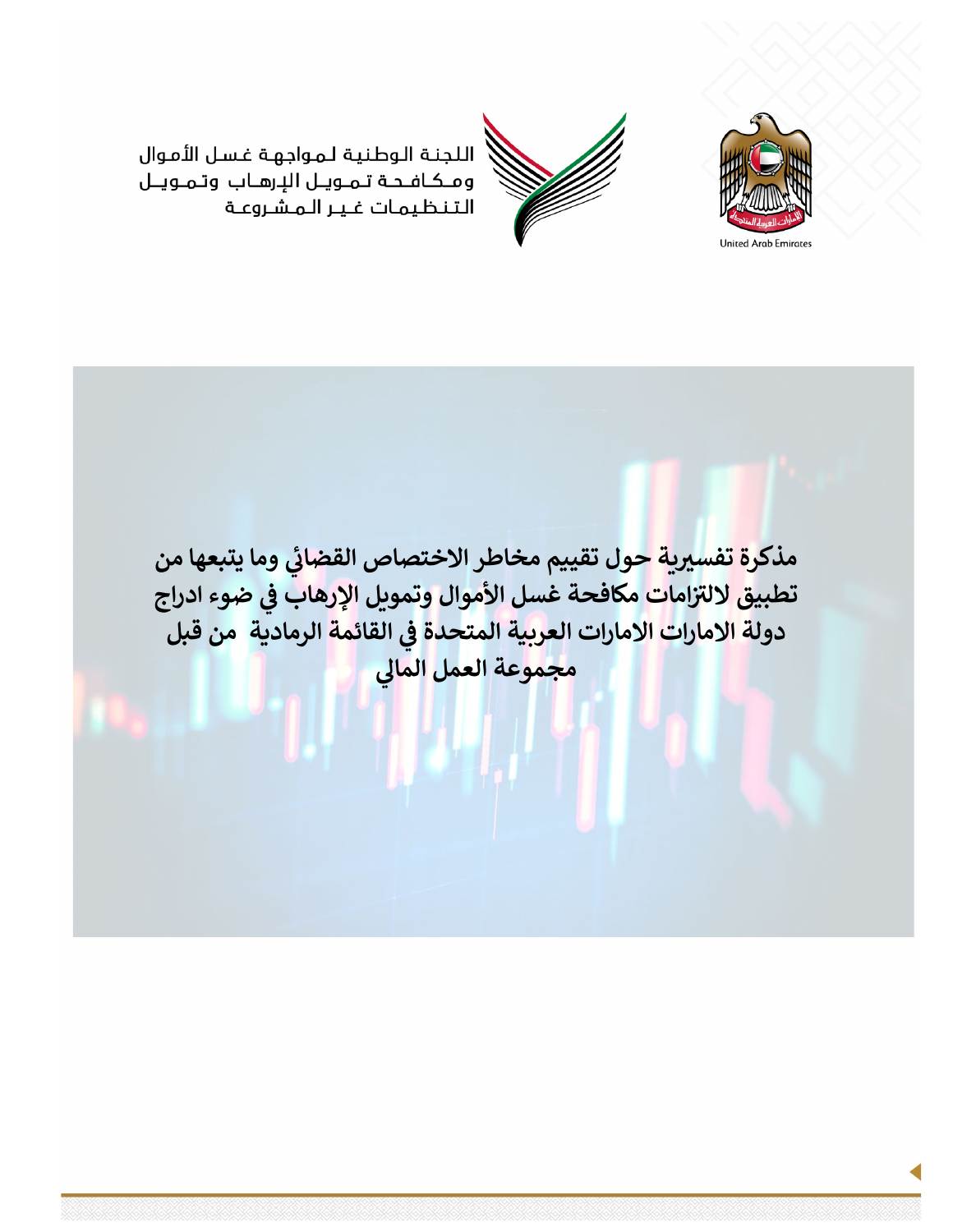في 4 مارس 2022، وضعت مجموعة العمل المالي ("فاتف") دولة الإمارات العربية المتحدة ("الإمارات") تحت المراقبة المشدِّدة، لضمان قيام الدولة بتحسين مجالات محددة تتطلب مزيدًا من التعزيزات في مواجهة غسل الأموال ومكافحة تمويل الإرهاب. ومنذ اعتماد تقرير التقييم المتبادل للدولة في عام 2020، لاحظت مجموعة العمل المالي ("فاتف") تقدم كبير عبر تنفيذ الإجراءات الموصى بها في تقرير التقييم المتبادل وذلك بهدف تحسين المنظومة المالية بالدولة. وشمل ذلك إنشاء لجان تنسيق لمواجهةغسل الأموال وتموبل الإرهاب، وإنشاء نظام فعال لتنفيذ العقوبات المالية المستهدفة دون تأخير، وتحسين القدرة على مصادرة عائدات الجرائم، وجهود التعاون.

تُصدر اللجنة الفرعية للجهات الرقابية في الدولة توجيهًا مشتركًا بشأن المذكرة التفسيرية التالية، والتي تؤكد على ضرورة الوفاء بالتزامات مواجهة غسل الأموال وتمويل الإرهاب فى ضوء قيام مجموعة العمل المالى بوضع دولة الإمارات على قائمة الدول التي تخضع للمراقبة المشدّدة.، او ما يعرف بـ (القائمة الرمادية)

تم إصدار هذا التوجيه بموجب مرسوم القانون الاتحادي رقم (20) لسنة 2018 بشأن مكافحة غسل الأموال وتمويل الإرهاب والتنظيمات غير المشروعة؛ المعدل بالمرسوم بقانون إتحادي رقم 26 لسنة 2021 ، وبموجب السلطات الممنوحة إلى الجهات التالية على التوالي:

- 1. المصرف المركزي لدولة الإمارات العربية المتحدة بموجب قانون المصرف المركزي، مرسوم القانون الاتحادي رقم (14) لسنة 2018 بشأن المصرف المركزي وتنظيم المؤسسات والأنشطة المالية ("قانون المصرف المركزي")؛
- 2. سلطة دبي للخدمات المالية بموجب القانون التنظيمي قانون مركز دبي المالي العالمي رقم (1) لسنة 2004 بشأن مركز دبي المالي العالمي؛
	- 3. هيئة تنظيم الخدمات المالية بموجب القانون رقم (4) لسنة 2013 في شأن سوق أبوظبي العالمي.
	- 4. هيئة الأوراق المالية والسلع بموجب القانون الاتحادي رقم (4) لسنة 2000 بشأن هيئة وسوق الإمارات للأوراق المالية والسلع؛
		- 5. وزار ق العدل والاقتصاد بموجب القانون الاتحادي رقم (1) لسنة 1972 في شأن اختصاصات الوزارات واختصاصات الوزراء بما في ذلك التعديلات عليهما؛
			- 6. قانون رقم 4 لسنة 2022 بشأن تنظيم الأصول الافتراضية في امارة دي.

يتعين على جميع المؤسسات المالية والأعمال والمهن غير المالية المحددة ومزودي خدمات الأصول الافتراضية التحقق من القوائم والمعلومات الصادرة عن مجموعة العمل المالى واللجنة الوطنية لمواجهة غسل الأموال وتمويل الإرهاب وتمويل التنظيمات غير المشروعة (بصيغتها الحالية وفي حال إجراء أي تعديل لاحق عليها) بشكل منتظم، ويجب أن تأخذ ذلك في الاعتبار عند وضع وتنفيذ التدابير المضادة أو تدابير العناية الواجبة المعززة حسب الاقتضاء وفقاً لمستوى المخاطر. ويتعين على جميع المؤسسات المالية والأعمال والمهن غير المالية المحددة ومزودي خدمات الأصول الافتراضية إعادة تقييم تنفيذ إجراءات العناية الواجبة بما يتماشى مع درجة المخاطر، وذلك فيما يتعلق بالدول التى أضافتها مجموعة العمل المالى إلى تلك القوائم أو أزالتها منها.

على الرغم من أن المؤسسات المالية والمهن غير المالية المحددة ومزودي خدمات الأصول الافتراضية يتوجب عليها القيام بتقييم مخاطر السمعة في أي دولة من أجل التوصل لتقييم أفضل للمخاطر التي تتعرض لها، إلا أن هذا الالتزام لا ينبغي تفسيره على أنه ينطبق بالضرورة على الأشخاص الطبيعيين أو الاعتباريين في الدولة، أو العملاء المقيمين في الدولة. ومع ذلك، من الممكن تطبيق تدابير العناية الواجبة المعززة بمقتضى المتطلبات المحلية في الدولة المعنية، وكذلك وفقاً لمستوى التعاون أو الإجراءات المخففة في المؤسسات المالية والأعمال والمهن المالية غير المحددة ومزودي خدمات الأصول الافتراضية.